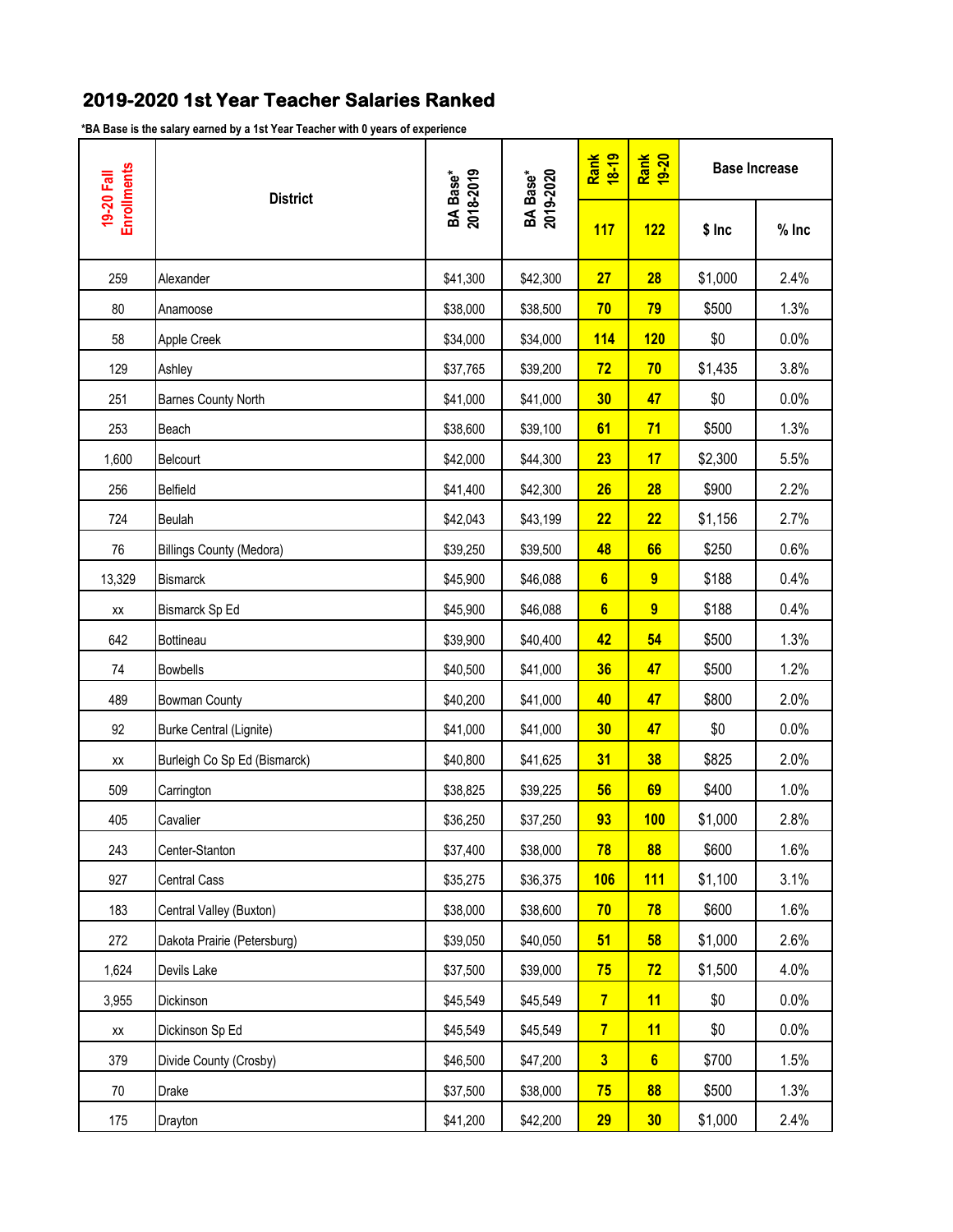| <b>Enrollments</b><br>19-20 Fall | <b>District</b>                      |                              |                              | Rank<br>18-19 | Rank<br>19-20 |         | <b>Base Increase</b> |
|----------------------------------|--------------------------------------|------------------------------|------------------------------|---------------|---------------|---------|----------------------|
|                                  |                                      | <b>BA Base*</b><br>2018-2019 | <b>BA Base*</b><br>2019-2020 | 117           | 122           | $$$ Inc | $%$ Inc              |
| 505                              | Dunseith                             | \$38,400                     | \$39,900                     | 64            | 61            | \$1,500 | 3.9%                 |
| XX                               | East Central CEC (New Rockford)      | \$37,835                     | \$38,235                     | 71            | 84            | \$400   | 1.1%                 |
| 232                              | Edgeley                              | \$36,250                     | \$37,750                     | 94            | 90            | \$1,500 | 4.1%                 |
| 39                               | Edmore                               | \$39,200                     | \$40,200                     | 49            | 56            | \$1,000 | 2.6%                 |
| 306                              | Eight Mile (Trenton)                 | \$38,750                     | \$39,500                     | 58            | 66            | \$750   | 1.9%                 |
| 166                              | Elgin-New Leipzig                    | \$36,750                     | \$36,750                     | 86            | <b>108</b>    | \$0     | 0.0%                 |
| 339                              | Ellendale                            | \$38,625                     | \$39,625                     | 60            | 65            | \$1,000 | 2.6%                 |
| 172                              | Emerado                              | \$37,484                     | \$39,750                     | 76            | 62            | \$2,266 | 6.0%                 |
| 301                              | Enderlin Area                        | \$35,400                     | \$35,900                     | 104           | <b>114</b>    | \$500   | 1.4%                 |
| 93                               | Fairmount                            | \$36,400                     | \$36,800                     | 91            | <b>107</b>    | \$400   | 1.1%                 |
| 11,382                           | Fargo 18-19                          | \$41,532                     | \$41,532                     | 24            | 40            | \$0     | 0.0%                 |
| XX                               | Fargo Sp Ed 18-19                    | \$41,532                     | \$41,532                     | 24            | 40            | \$0     | 0.0%                 |
| 156                              | Fessenden-Bowdon                     | \$36,500                     | \$38,000                     | 89            | 88            | \$1,500 | 4.1%                 |
| 75                               | Finley-Sharon                        | \$35,000                     | \$37,740                     | 107           | 91            | \$2,740 | 7.8%                 |
| 244                              | Flasher                              | \$36,000                     | \$37,000                     | 97            | 103           | \$1,000 | 2.8%                 |
| 38                               | Fordville-Lankin                     | \$35,500                     | \$40,000                     | 103           | 59            | \$4,500 | 12.7%                |
| 180                              | Fort Totten                          | \$38,000                     | \$39,000                     | 70            | 72            | \$1,000 | 2.6%                 |
| XX                               | Fort Totten Sp Ed                    | \$38,000                     | \$39,000                     | 70            | 72            | \$1,000 | 2.6%                 |
| 134                              | Ft. Yates                            | \$38,100                     | \$38,100                     | 68            | 87            | \$0     | 0.0%                 |
| XX                               | Ft. Yates Sp Ed                      | \$38,100                     | \$38,100                     | 68            | 87            | \$0     | 0.0%                 |
| 99                               | Gackle-Streeter                      | \$34,750                     | \$35,250                     | <b>109</b>    | 117           | \$500   | 1.4%                 |
| 370                              | Garrison                             | \$39,385                     | \$39,693                     | 46            | 63            | \$308   | 0.8%                 |
| 144                              | Glen Ullin                           | \$35,300                     | \$36,800                     | 105           | <b>107</b>    | \$1,500 | 4.2%                 |
| 238                              | Glenburn                             | \$38,500                     | \$39,500                     | 63            | 66            | \$1,000 | 2.6%                 |
| 19                               | Goodrich                             | \$33,000                     | \$33,000                     | <b>116</b>    | 122           | \$0     | 0.0%                 |
| 820                              | Grafton                              | \$40,750                     | \$41,250                     | 32            | 45            | \$500   | 1.2%                 |
| 7,465                            | <b>Grand Forks</b>                   | \$41,200                     | \$41,818                     | 29            | 35            | \$618   | 1.5%                 |
| XX                               | Grand Forks Sp Ed                    | \$41,200                     | \$41,818                     | 29            | 35            | \$618   | 1.5%                 |
| 187                              | Grenora                              | \$43,700                     | \$44,350                     | 12            | 15            | \$650   | 1.5%                 |
| 246                              | Griggs County Central                | \$37,500                     | \$38,250                     | 75            | 83            | \$750   | 2.0%                 |
| XX                               | Griggs/Steele/Traill SpEd (Portland) | \$38,700                     | \$38,700                     | 59            | 77            | \$0     | 0.0%                 |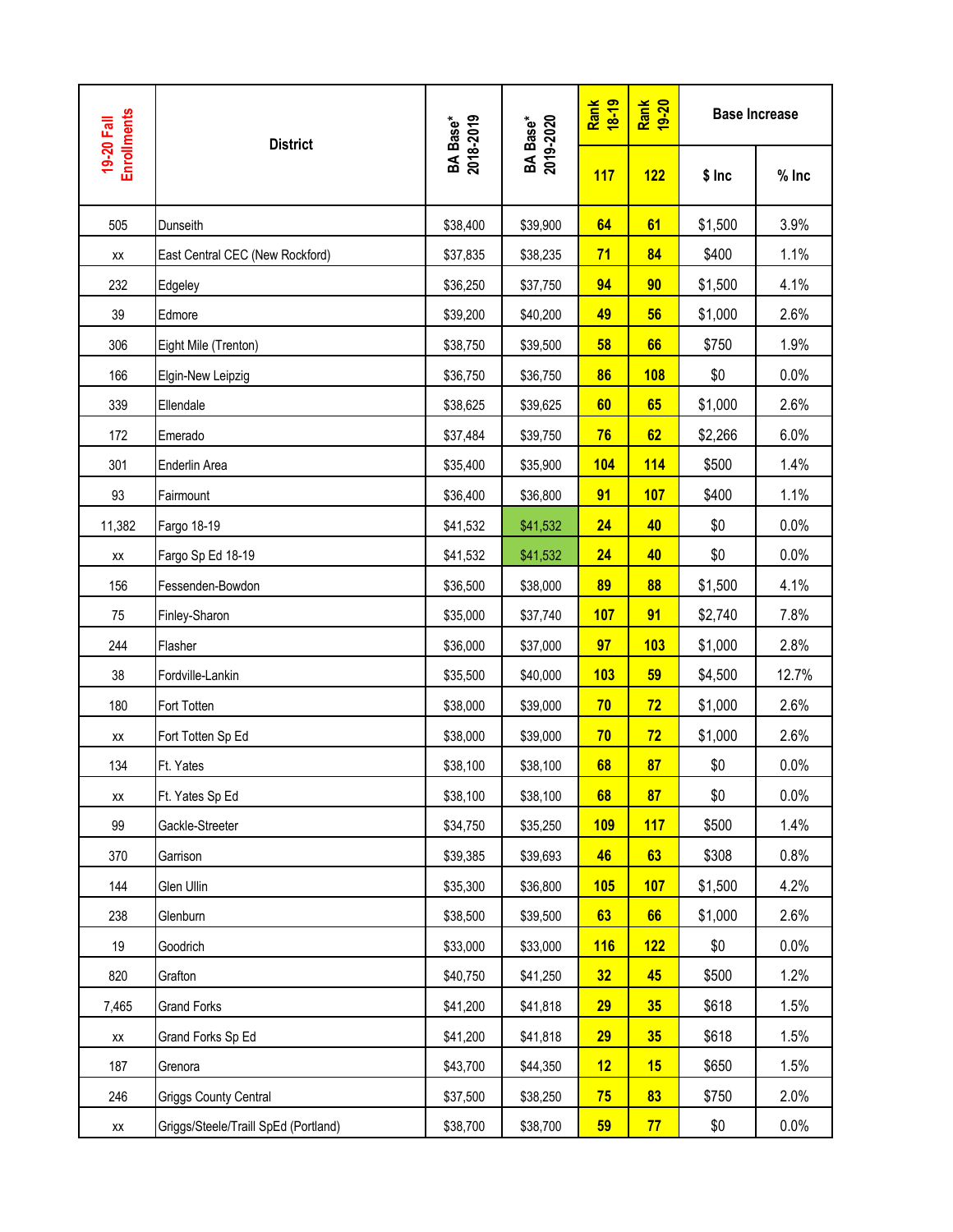| <b>Enrollments</b> | <b>District</b>                  |                              |                              | Rank<br>18-19 | Rank<br>19-20 | <b>Base Increase</b> |         |
|--------------------|----------------------------------|------------------------------|------------------------------|---------------|---------------|----------------------|---------|
| 19-20 Fall         |                                  | <b>BA Base*</b><br>2018-2019 | <b>BA Base*</b><br>2019-2020 | 117           | 122           | $$$ Inc              | $%$ Inc |
| 258                | Hankinson                        | \$41,500                     | \$41,700                     | 25            | 36            | \$200                | 0.5%    |
| 380                | Harvey                           | \$36,500                     | \$37,150                     | 90            | 102           | \$650                | 1.8%    |
| 189                | Hatton                           | \$37,500                     | \$39,000                     | 75            | 72            | \$1,500              | 4.0%    |
| 129                | Hazelton-Moffit-Braddock         | \$36,250                     | \$37,300                     | 94            | 99            | \$1,050              | 2.9%    |
| 568                | Hazen                            | \$38,045                     | \$38,900                     | 69            | 73            | \$855                | 2.2%    |
| 150                | Hebron                           | \$37,500                     | \$37,500                     | 75            | 97            | \$0                  | 0.0%    |
| 277                | Hettinger                        | \$35,000                     | \$35,000                     | 107           | <b>119</b>    | \$0                  | 0.0%    |
| 479                | Hillsboro                        | \$42,100                     | \$42,900                     | 21            | 24            | \$800                | 1.9%    |
| 63                 | Hope-Page                        | \$38,000                     | \$39,000                     | 70            | 72            | \$1,000              | 2.6%    |
| XX                 | James River Multi-District Sp Ed | \$42,370                     | \$42,870                     | 18            | 25            | \$500                | 1.2%    |
| XX                 | James Valley Area CTC            | \$43,117                     | \$43,817                     | 13            | 19            | \$700                | 1.6%    |
| 2,192              | Jamestown                        | \$43,117                     | \$43,817                     | 13            | 19            | \$700                | 1.6%    |
| XX                 | Jamestown Sp Ed                  | \$43,117                     | \$43,817                     | 13            | 19            | \$700                | 1.6%    |
| 293                | Kenmare                          | \$38,000                     | \$38,000                     | 70            | 88            | \$0                  | 0.0%    |
| 25                 | Kensal                           | \$38,786                     | \$39,949                     | 57            | 60            | \$1,163              | 3.0%    |
| 352                | Kidder County (Steele)           | \$37,200                     | \$38,400                     | 80            | 82            | \$1,200              | 3.2%    |
| 584                | Killdeer                         | \$41,500                     | \$43,250                     | 25            | 21            | \$1,750              | 4.2%    |
| 784                | Kindred                          | \$39,200                     | \$40,700                     | 49            | 50            | \$1,500              | 3.8%    |
| 124                | Kulm                             | \$30,165                     | \$38,000                     | 117           | 88            | \$7,835              | 26.0%   |
| XX                 | Lake Area CTC (Devils Lake)      | \$37,500                     | \$39,000                     | 75            | 72            | \$1,500              | 4.0%    |
| XX                 | Lake Region Sp Ed (Devils Lake)  | \$37,500                     | \$39,000                     | 75            | 72            | \$1,500              | 4.0%    |
| 168                | Lakota                           | \$40,250                     | \$40,550                     | 38            | 52            | \$300                | 0.7%    |
| 280                | LaMoure                          | \$39,000                     | \$40,000                     | 52            | 59            | \$1,000              | 2.6%    |
| 410                | Langdon Area                     | \$42,000                     | \$42,000                     | 23            | 33            | \$0                  | 0.0%    |
| 377                | Larimore                         | \$39,000                     | \$39,500                     | 52            | 66            | \$500                | 1.3%    |
| 127                | Leeds                            | \$37,650                     | \$38,250                     | 73            | 83            | \$600                | 1.6%    |
| 395                | Lewis & Clark                    | \$38,500                     | \$39,500                     | 63            | 66            | \$1,000              | 2.6%    |
| 170                | Lidgerwood                       | \$35,568                     | \$36,990                     | <b>101</b>    | 104           | \$1,422              | 4.0%    |
| 248                | Linton                           | \$36,500                     | \$37,500                     | 89            | 97            | \$1,000              | 2.7%    |
| 598                | Lisbon                           | \$38,875                     | \$40,000                     | 54            | 59            | \$1,125              | 2.9%    |
| 120                | Litchville-Marion                | \$37,475                     | \$38,125                     | 77            | 86            | \$650                | 1.7%    |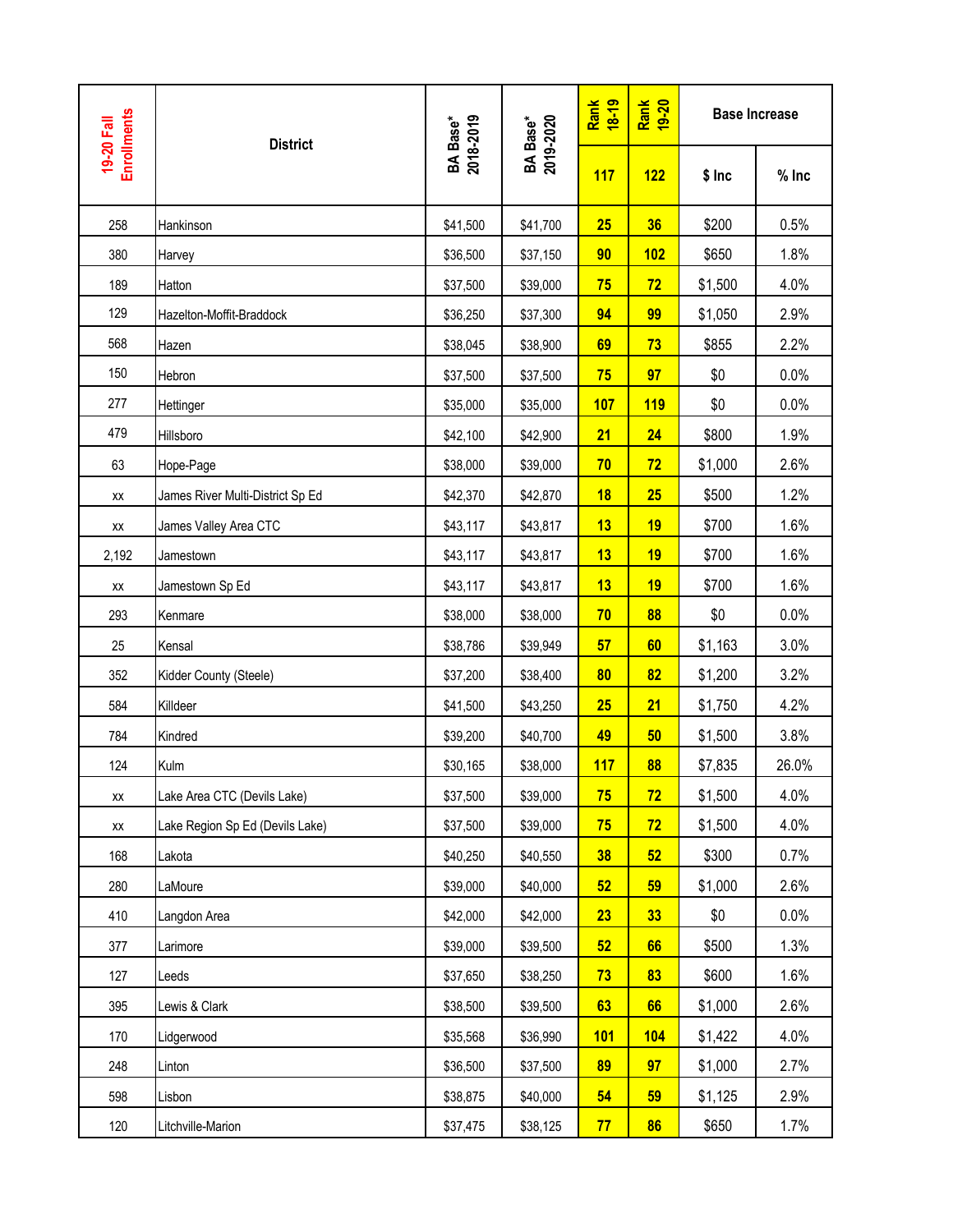| <b>Enrollments</b><br>19-20 Fall | <b>District</b>                        | <b>BA Base*</b><br>2018-2019 |                              | Rank<br>18-19   | Rank<br>19-20           |         | <b>Base Increase</b> |
|----------------------------------|----------------------------------------|------------------------------|------------------------------|-----------------|-------------------------|---------|----------------------|
|                                  |                                        |                              | <b>BA Base*</b><br>2019-2020 | 117             | 122                     | $$$ Inc | $%$ Inc              |
| 32                               | Lone Tree (Golva)                      | \$36,250                     | \$37,000                     | 94              | 103                     | \$750   | 2.1%                 |
| XX                               | Lone Tree Sp Ed (Harvey)               | \$36,500                     | \$37,150                     | 90              | 102                     | \$650   | 1.8%                 |
| 123                              | Maddock                                | \$37,650                     | \$37,650                     | 73              | 92                      | \$0     | 0.0%                 |
| 3,975                            | Mandan                                 | \$44,500                     | \$45,700                     | $\overline{9}$  | 10                      | \$1,200 | 2.7%                 |
| 219                              | Mandaree                               | \$42,841                     | \$44,341                     | 15              | 16                      | \$1,500 | 3.5%                 |
| 168                              | Manvel                                 | \$39,115                     | \$40,093                     | 50              | 57                      | \$978   | 2.5%                 |
| 220                              | Maple Valley                           | \$36,700                     | \$37,000                     | 87              | 103                     | \$300   | 0.8%                 |
| 146                              | Mapleton                               | \$35,850                     | \$36,209                     | 99              | 113                     | \$359   | 1.0%                 |
| 182                              | Max                                    | \$42,200                     | \$42,700                     | 19              | 27                      | \$500   | 1.2%                 |
| 498                              | May-Port CG                            | \$40,550                     | \$41,550                     | 35              | 39                      | \$1,000 | 2.5%                 |
| 86                               | McClusky                               | \$34,500                     | \$35,200                     | 112             | 118                     | \$700   | 2.0%                 |
| 1,905                            | McKenzie County (Watford City)         | \$46,350                     | \$46,650                     | $\overline{4}$  | $\overline{\mathbf{8}}$ | \$300   | 0.6%                 |
| 165                              | Medina                                 | \$40,000                     | \$40,000                     | 41              | 59                      | \$0     | 0.0%                 |
| 45                               | Menoken                                | \$40,440                     | \$41,440                     | 37              | 42                      | \$1,000 | 2.5%                 |
| 166                              | Midkota                                | \$41,000                     | \$41,000                     | 30              | 47                      | \$0     | 0.0%                 |
| 172                              | Midway (Inkster)                       | \$39,500                     | \$40,500                     | 45              | 53                      | \$1,000 | 2.5%                 |
| 216                              | Milnor                                 | \$35,500                     | \$37,000                     | 103             | 103                     | \$1,500 | 4.2%                 |
| 250                              | Minnewaukan                            | \$40,750                     | \$42,750                     | 32              | 26                      | \$2,000 | 4.9%                 |
| 7,594                            | Minot                                  | \$42,488                     | \$43,888                     | 17              | 18                      | \$1,400 | 3.3%                 |
| 278                              | Minto                                  | \$39,586                     | \$41,667                     | 44              | 37                      | \$2,081 | 5.3%                 |
| XX                               | Missouri River Area CTC (Bismarck)     | \$45,900                     | \$46,088                     | 6 <sup>1</sup>  | $\overline{9}$          | \$188   | 0.4%                 |
| 327                              | Mohall-Lansford-Sherwood               | \$40,000                     | \$40,250                     | 41              | 55                      | \$250   | 0.6%                 |
| 106                              | Montpelier                             | \$37,000                     | \$37,000                     | 83              | 103                     | \$0     | 0.0%                 |
| XX                               | Morton-Sioux Sp Ed (Mandan)            | \$44,500                     | \$45,700                     | $\overline{9}$  | 10                      | \$1,200 | 2.7%                 |
| 192                              | Mott-Regent                            | \$34,200                     | \$42,250                     | 113             | 29                      | \$8,050 | 23.5%                |
| 258                              | Mt Pleasant (Rolla)                    | \$39,500                     | \$41,500                     | 45              | 41                      | \$2,000 | 5.1%                 |
| 89                               | Munich                                 | \$44,000                     | \$45,500                     | 11              | 12                      | \$1,500 | 3.4%                 |
| 223                              | Napoleon                               | \$38,200                     | \$39,000                     | 67              | 72                      | \$800   | 2.1%                 |
| 9                                | Naughton                               | \$37,000                     | \$38,200                     | 83              | 85                      | \$1,200 | 3.2%                 |
| XX                               | ND Center for Distance Learning(Fargo) | \$40,734                     | \$42,106                     | 33              | 31                      | \$1,372 | 3.4%                 |
| XX                               | ND School for Blind (Grand Forks)      | \$40,734                     | \$42,106                     | 33 <sub>5</sub> | 31                      | \$1,372 | 3.4%                 |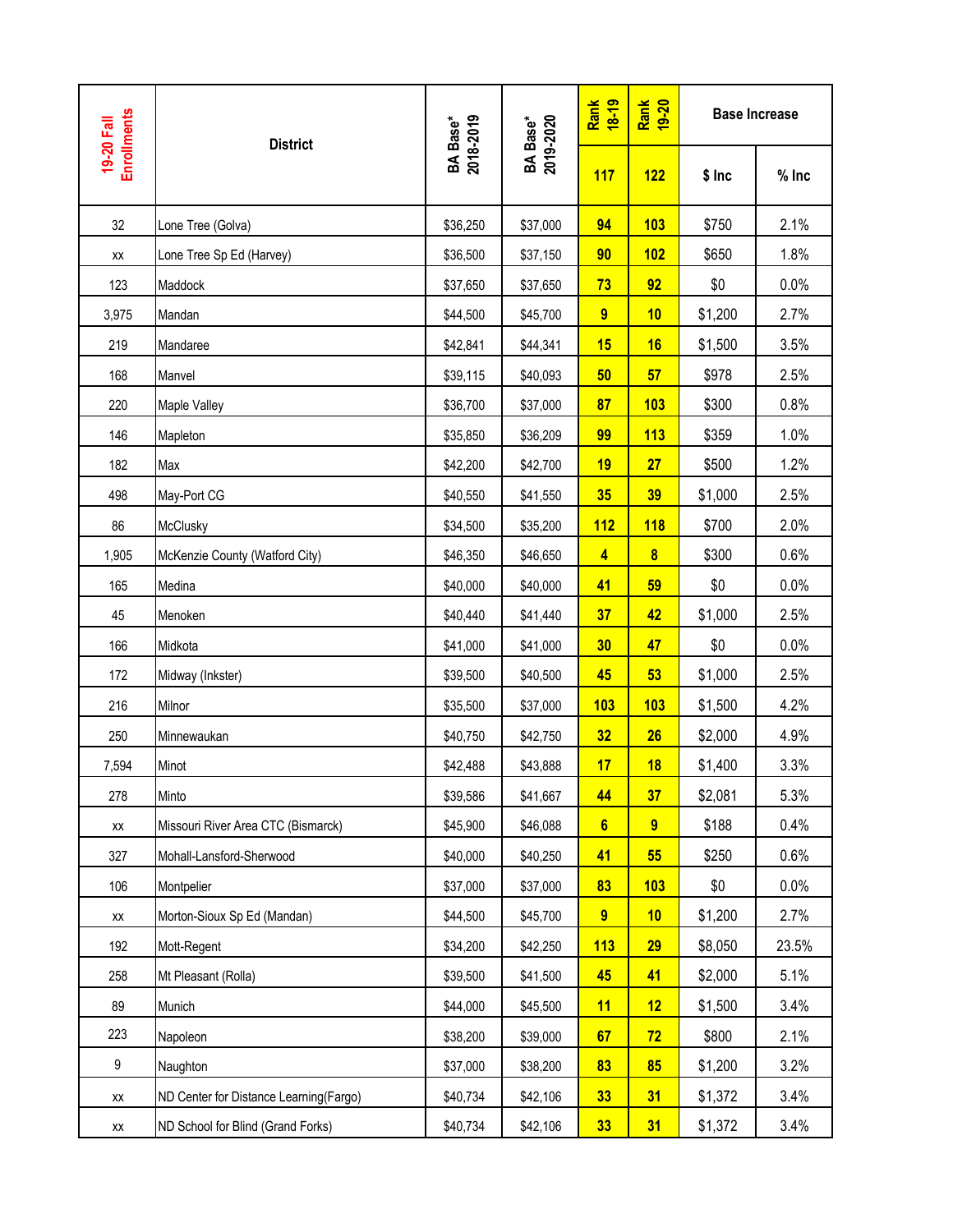| <b>Enrollments</b><br>19-20 Fall | <b>District</b>                  |                              | <b>BA Base*</b><br>2019-2020 | Rank<br>18-19           | Rank<br>19-20  |           | <b>Base Increase</b> |
|----------------------------------|----------------------------------|------------------------------|------------------------------|-------------------------|----------------|-----------|----------------------|
|                                  |                                  | <b>BA Base*</b><br>2018-2019 |                              | 117                     | 122            | $$$ Inc   | $%$ Inc              |
| XX                               | ND School for Deaf (Devils Lake) | \$40,734                     | \$42,106                     | 33                      | 31             | \$1,372   | 3.4%                 |
| XX                               | ND YCC (Mandan)                  | \$40,734                     | \$42,106                     | 33                      | 31             | \$1,372   | 3.4%                 |
| 552                              | Nedrose (Minot)                  | \$40,200                     | \$41,700                     | 40                      | 36             | \$1,500   | 3.7%                 |
| 368                              | Nesson (Ray)                     | \$49,545                     | \$50,536                     | $\overline{2}$          | $\overline{2}$ | \$991     | 2.0%                 |
| 275                              | New England                      | \$40,500                     | \$41,000                     | 36                      | 47             | \$500     | 1.2%                 |
| 307                              | New Rockford-Sheyenne            | \$34,600                     | \$35,700                     | <b>111</b>              | 115            | \$1,100   | 3.2%                 |
| 336                              | New Salem-Almont                 | \$37,275                     | \$38,000                     | 79                      | 88             | \$725     | 1.9%                 |
| 1,005                            | New Town                         | \$46,100                     | \$48,100                     | $5\phantom{a}$          | $\overline{4}$ | \$2,000   | 4.3%                 |
| 83                               | Newburg United                   | \$35,600                     | \$37,000                     | 100                     | <b>103</b>     | \$1,400   | 3.9%                 |
| 322                              | North Border (Walhalla)          | \$42,150                     | \$43,050                     | 20                      | 23             | \$900     | 2.1%                 |
| 210                              | North Sargent (Gwinner)          | \$38,000                     | \$37,000                     | 70                      | 103            | $-$1,000$ | $-2.6%$              |
| 275                              | North Star (Cando, B-E)          | \$43,000                     | \$43,500                     | 14                      | 20             | \$500     | 1.2%                 |
| XX                               | North Valley Area CTC (Grafton)  | \$36,100                     | \$37,600                     | 96                      | 94             | \$1,500   | 4.2%                 |
| 625                              | Northern Cass (Hunter)           | \$36,625                     | \$37,625                     | 88                      | 93             | \$1,000   | 2.7%                 |
| XX                               | Northern Plains Sp Ed (Stanley)  | \$46,500                     | \$47,200                     | $\overline{\mathbf{3}}$ | $6\phantom{a}$ | \$700     | 1.5%                 |
| 317                              | Northwood                        | \$38,500                     | \$40,000                     | 63                      | 59             | \$1,500   | 3.9%                 |
| 498                              | Oakes                            | \$40,250                     | \$40,750                     | 38                      | 49             | \$500     | 1.2%                 |
| 62                               | Oberon                           | \$36,256                     | \$39,250                     | 92                      | 68             | \$2,994   | 8.3%                 |
| XX                               | Oliver-Mercer Sp Ed (Hazen)      | \$36,769                     | \$37,596                     | 85                      | 96             | \$827     | 2.2%                 |
| 83                               | Page-Hope                        | \$38,000                     | \$39,000                     | 70                      | 72             | \$1,000   | 2.6%                 |
| 412                              | Park River Area                  | \$40,500                     | \$41,000                     | 36                      | 47             | \$500     | 1.2%                 |
| 274                              | Parshall                         | \$41,100                     | \$41,850                     | 30                      | 34             | \$750     | 1.8%                 |
| 140                              | Pingree-Buchanan                 | \$38,558                     | \$39,280                     | 62                      | 67             | \$722     | 1.9%                 |
| 209                              | Powers Lake                      | \$41,000                     | \$41,500                     | 30                      | 41             | \$500     | 1.2%                 |
| 329                              | Richardton-Taylor                | \$37,000                     | \$38,200                     | 83                      | 85             | \$1,200   | 3.2%                 |
| 249                              | Richland                         | \$36,000                     | \$36,550                     | 97                      | <b>109</b>     | \$550     | 1.5%                 |
| 149                              | Rolette                          | \$38,900                     | \$39,650                     | 53                      | 64             | \$750     | 1.9%                 |
| 56                               | Roosevelt (Carson)               | \$36,200                     | \$37,200                     | 95                      | <b>101</b>     | \$1,000   | 2.8%                 |
| 587                              | Rugby                            | \$37,100                     | \$38,800                     | 82                      | 75             | \$1,700   | 4.6%                 |
| XX                               | Rural Cass Sp Ed (Mapleton)      | \$35,550                     | \$36,975                     | 102                     | 105            | \$1,425   | 4.0%                 |
| 155                              | Sargent Central (Forman)         | \$37,000                     | \$39,000                     | 83                      | 72             | \$2,000   | 5.4%                 |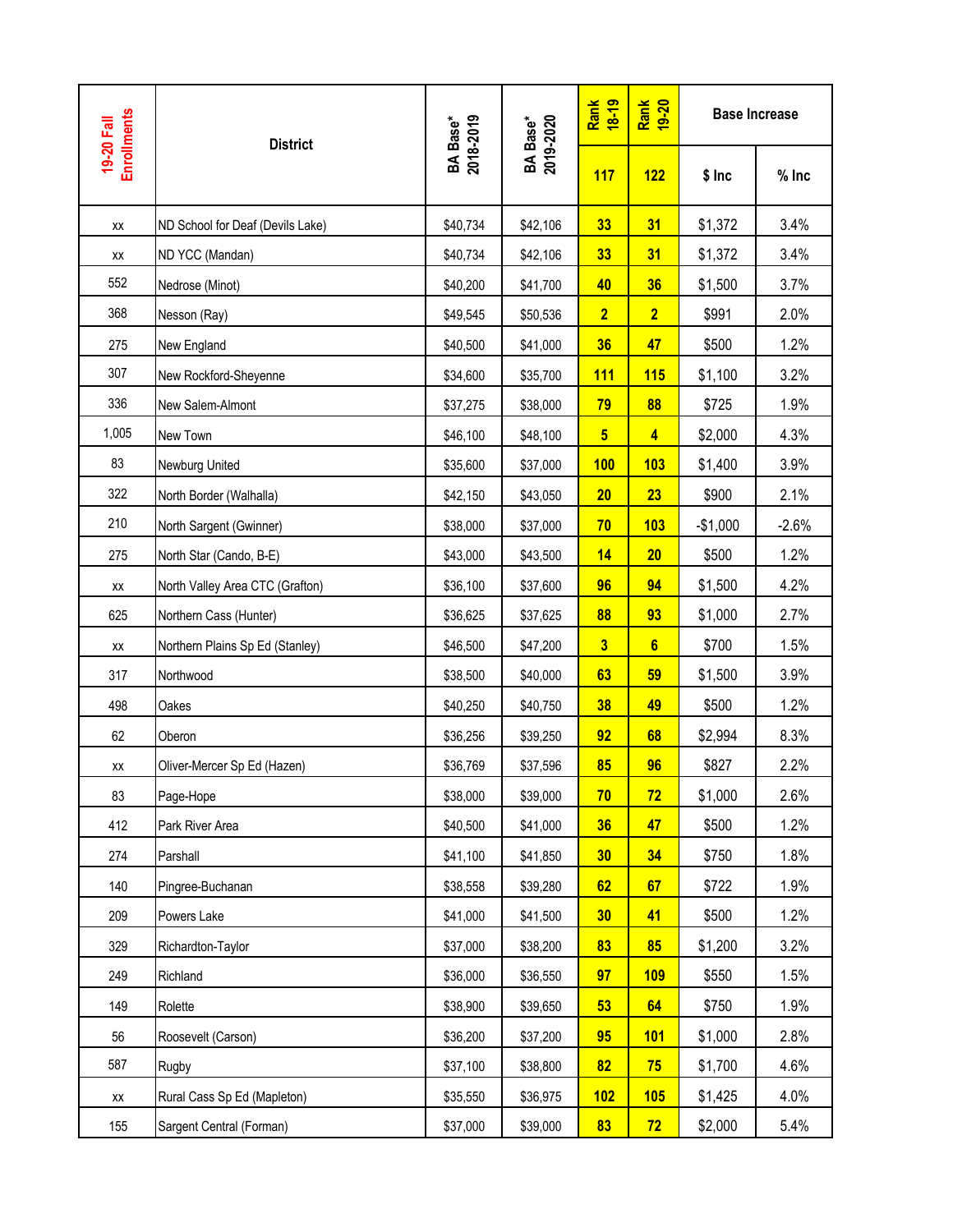| <b>Enrollments</b> |                                     |                              |                              | Rank<br>18-19           | Rank<br>19-20           |         | <b>Base Increase</b> |
|--------------------|-------------------------------------|------------------------------|------------------------------|-------------------------|-------------------------|---------|----------------------|
| 19-20 Fall         | <b>District</b>                     | <b>BA Base*</b><br>2018-2019 | <b>BA Base*</b><br>2019-2020 | 117                     | 122                     | $$$ Inc | $%$ Inc              |
| 41                 | Sawyer                              | \$33,650                     | \$33,650                     | 115                     | 121                     | \$0     | 0.0%                 |
| 118                | Scranton                            | \$38,850                     | \$38,850                     | 55                      | 74                      | \$0     | 0.0%                 |
| 65                 | Selfridge                           | \$40,000                     | \$41,300                     | 41                      | 44                      | \$1,300 | 3.3%                 |
| XX                 | Sheyenne Valley Sp Ed (Valley City) | \$35,900                     | \$37,800                     | 98                      | 89                      | \$1,900 | 5.3%                 |
| XX                 | Sheyenne ValleyAreaCTC(Valley City) | \$36,100                     | \$37,000                     | 96                      | 103                     | \$900   | 2.5%                 |
| 197                | Solen                               | \$39,500                     | \$39,750                     | 45                      | 62                      | \$250   | 0.6%                 |
| ХX                 | Souris Valley Sp Ed (Minot)         | \$44,340                     | \$50,000                     | 10                      | $\overline{\mathbf{3}}$ | \$5,660 | 12.8%                |
| 368                | South Heart                         | \$41,000                     | \$42,000                     | 30                      | 33                      | \$1,000 | 2.4%                 |
| 451                | South Prairie                       | \$39,500                     | \$40,000                     | 45                      | 59                      | \$500   | 1.3%                 |
| XX                 | South Valley Sp Ed (Hankinson)      | \$34,000                     | \$35,000                     | <b>114</b>              | <b>119</b>              | \$1,000 | 2.9%                 |
| XX                 | Southeast Region CTC (Wahpeton)     | \$39,275                     | \$40,000                     | 47                      | 59                      | \$725   | 1.8%                 |
| 384                | St John                             | \$42,750                     | \$45,000                     | 16                      | 14                      | \$2,250 | 5.3%                 |
| 44                 | St Thomas                           | \$40,000                     | \$42,250                     | 41                      | 29                      | \$2,250 | 5.6%                 |
| 716                | Stanley                             | \$41,000                     | \$41,250                     | 30                      | 45                      | \$250   | 0.6%                 |
| 60                 | Starkweather                        | \$44,500                     | \$47,500                     | $\overline{9}$          | 5 <sup>5</sup>          | \$3,000 | 6.7%                 |
| 4                  | Sterling                            | \$44,867                     | \$45,316                     | $\overline{\mathbf{8}}$ | 13                      | \$449   | 1.0%                 |
| 128                | Strasburg                           | \$37,000                     | \$37,000                     | 83                      | 103                     | \$0     | 0.0%                 |
| 389                | Surrey                              | \$38,000                     | \$38,500                     | 70                      | 79                      | \$500   | 1.3%                 |
| 571                | Thompson                            | \$39,000                     | \$40,000                     | 52                      | 59                      | \$1,000 | 2.6%                 |
| 483                | Tioga                               | \$52,851                     | \$52,851                     | $\overline{1}$          | $\overline{1}$          | \$0     | 0.0%                 |
| 335                | Towner-Granville-Upham              | \$38,250                     | \$38,750                     | 66                      | 76                      | \$500   | 1.3%                 |
| 178                | Turtle Lake-Mercer                  | \$36,803                     | \$37,303                     | 84                      | 98                      | \$500   | 1.4%                 |
| XX                 | Turtle Mt Sp Ed (Belcourt)          | \$42,000                     | \$44,300                     | 23                      | 17                      | \$2,300 | 5.5%                 |
| 30 <sub>o</sub>    | Twin Buttes (Halliday)              | \$37,000                     | \$41,000                     | 83                      | 47                      | \$4,000 | 10.8%                |
| 196                | Underwood                           | \$37,000                     | \$38,250                     | 83                      | 83                      | \$1,250 | 3.4%                 |
| 647                | United (Des Lacs)                   | \$40,600                     | \$40,600                     | 34                      | 51                      | \$0     | 0.0%                 |
| XX                 | Upper Valley Sp Ed (Grafton)        | \$40,250                     | \$40,900                     | 38                      | 48                      | \$650   | 1.6%                 |
| 1,095              | <b>Valley City</b>                  | \$38,372                     | \$38,478                     | 65                      | 80                      | \$106   | 0.3%                 |
| 170                | Valley-Edinburg                     | \$41,250                     | \$42,000                     | 28                      | 33                      | \$750   | 1.8%                 |
| 470                | Velva                               | \$38,500                     | \$40,000                     | 63                      | 59                      | \$1,500 | 3.9%                 |
| 1,223              | Wahpeton                            | \$34,650                     | \$36,350                     | 110                     | 112                     | \$1,700 | 4.9%                 |